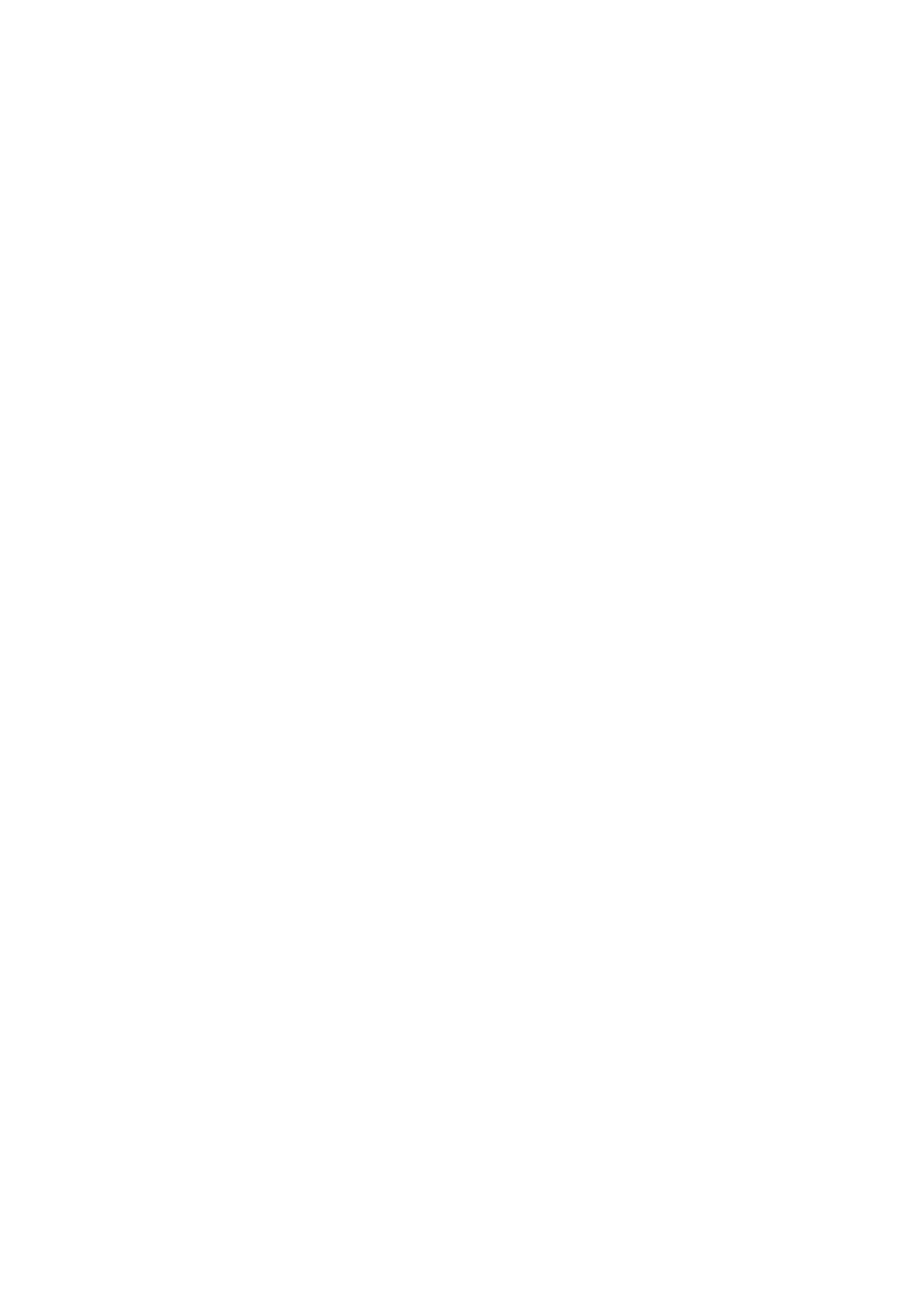|     |                          | <b>Chapter-I</b>    |
|-----|--------------------------|---------------------|
|     |                          | <b>Introduction</b> |
|     |                          |                     |
| 1.1 | <b>About this Report</b> |                     |

This Report of the Comptroller and Auditor General of India (C&AG) relates to matters arising from performance audit of selected programmes and activities and compliance audit of Government Departments and Autonomous **Bodies** 

Compliance audit refers to examination of the transactions of the audited entities to ascertain whether the provisions of the Constitution of India, applicable laws, rules, regulations and various orders and instructions issued by competent authorities are being complied with. On the other hand, performance audit, besides conducting a compliance audit, also examines whether the objectives of the programme/activity/Department are achieved economically and efficiently.

The primary purpose of the Report is to bring to the notice of the State Legislature, important results of audit. Auditing Standards require that the materiality level for reporting should be commensurate with the nature, volume and magnitude of transactions. The audit findings are expected to enable the Executive to take corrective actions as also to frame policies and issue directives that will lead to improved management of the organisations, thus, contributing to better governance.

This chapter, in addition to explaining the planning and extent of audit, provides a synopsis of the significant deficiencies and achievements in implementation of selected schemes, significant audit observations made during the compliance audit and follow-up on previous Audit Reports. Chapter-II of this report contains findings arising out of performance audit of selected programmes/activities/Departments. Chapter-III contains findings arising out of information systems audit in selected Government audit and Autonomous Bodies. Chapter-IV contains observations arising out of compliance audit in Government Departments and Autonomous Bodies.

# **1.2 Auditee Profile**

The Principal Accountant General (General & Social Sector Audit), Karnataka, Bengaluru conducts audit of the expenditure under the General and Social Services incurred by 66 Departments in the State and 11 Autonomous Bodies. The Departments are headed by Additional Chief Secretaries/Principal Secretaries/Secretaries, who are assisted by Directors/ Commissioners and subordinate officers working under them.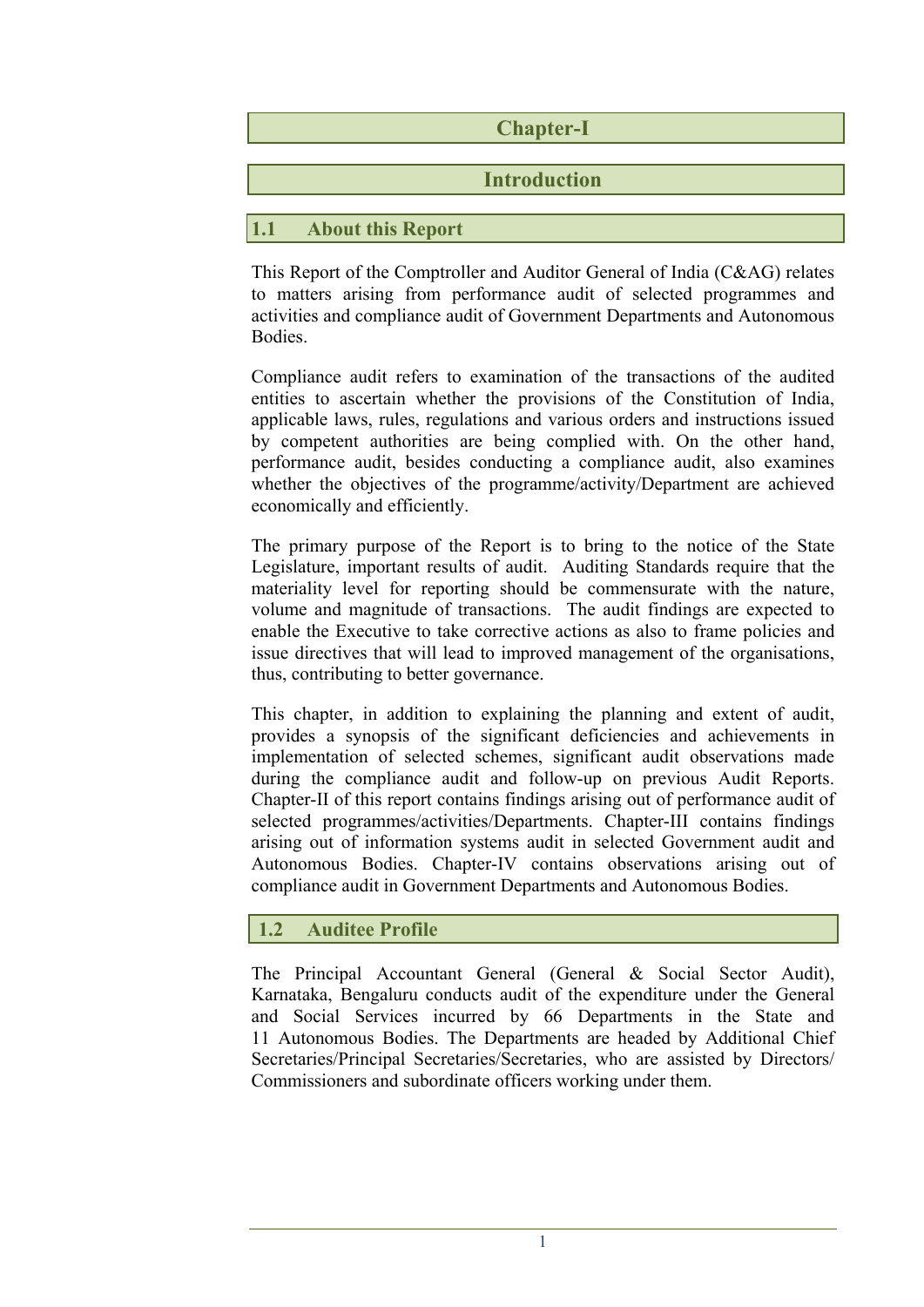The summary of fiscal transactions of the Government of Karnataka during the year 2013-14 and 2014-15 is given in **Table-1** below.

|                                  |             |             |                             |             |                 |           | $(\bar{\tau}$ in crore) |  |  |
|----------------------------------|-------------|-------------|-----------------------------|-------------|-----------------|-----------|-------------------------|--|--|
| <b>Receipts</b>                  |             |             | <b>Disbursements</b>        |             |                 |           |                         |  |  |
| 2013-14                          |             | 2014-15     |                             | 2013-14     | 2014-15         |           |                         |  |  |
| <b>Section-A Revenue</b>         |             |             |                             | Total       | <b>Non Plan</b> | Plan      |                         |  |  |
| <b>Revenue receipts</b>          | 89,542.53   | 1,04,142.15 | <b>Revenue Expenditure</b>  | 89,189.57   | 69,783.10       | 33,831.19 | 1,03,614.29             |  |  |
| Tax revenue                      | 62,603.53   | 70,180.21   | General services            | 24,954.41   | 28,024.39       | 240.88    | 28,265.27               |  |  |
| Non-tax revenue                  | 4,031.90    | 4,688.24    | Social services             | 32,621.89   | 19,204.97       | 20,161.28 | 39,366.25               |  |  |
| Share of Union                   | 13,808.28   | 14,654.25   | Economic services           | 26,592.83   | 18,748.23       | 11,223.08 | 29,971,31               |  |  |
| taxes/duties                     |             |             |                             |             |                 |           |                         |  |  |
| Grants in aid and                | 9,098.82    | 14,619.45   | Grants-in-aid and           | 5,020.44    | 3,805.51        | 2,205.95  | 6,011.46                |  |  |
| contributions from GOI           |             |             | contributions               |             |                 |           |                         |  |  |
| Section – B: Capital and others: |             |             |                             |             |                 |           |                         |  |  |
| <b>Misc. Capital receipts</b>    | 87.94       | 10.14       | Capital outlay              | 16,946.86   | 277.35          | 19,344.95 | 19,622.30               |  |  |
|                                  |             |             | General services            | 500.74      | 29.85           | 588.61    | 618.46                  |  |  |
|                                  |             |             | Social services             | 3,052.68    | 98.11           | 4,082.78  | 4,180.89                |  |  |
|                                  |             |             | Economic services           | 13,393.44   | 149.39          | 14,673.56 | 14,822.95               |  |  |
| <b>Recoveries of loans</b>       | 109.28      | 83.82       | <b>Loans and advances</b>   | 695.43      | 12.04           | 564.11    | 576.15                  |  |  |
| And advances                     |             |             | disbursed                   |             |                 |           |                         |  |  |
| Public debt receipts**           | 17,286.81   | 21,874.63   | <b>Repayment of public</b>  | 3,816.84    | 4,812.23        | --        | 4,812.23                |  |  |
|                                  |             |             | debt**                      |             |                 |           |                         |  |  |
| <b>Contingency Fund</b>          | --          | --          | <b>Contingency Fund</b>     |             | --              | --        |                         |  |  |
| <b>Public Account</b>            | 1,21,842.37 | 1,40,229.39 | <b>Public Account</b>       | 1,12,971.74 | --              | --        | 1,29,573.99             |  |  |
| <b>Receipts</b>                  |             |             | <b>Disbursements</b>        |             |                 |           |                         |  |  |
| <b>Opening cash balance</b>      | 10,511.24   | 15,759.73   | <b>Closing cash balance</b> | 15,759.73   |                 |           | 23,900.90               |  |  |
| <b>Total</b>                     | 2,39,380.17 | 2,82,099.86 | Total                       | 2,39,380.17 |                 |           | 2,82,099.86             |  |  |

#### **Table-1: Summary of fiscal transactions in 2014-15**

(Source: Finance Accounts 2014-15)

Tax Revenue include  $\bar{\epsilon}$ 1,215.07 crore, being the book adjustment relating to M/s. Hindustan Aeronautics Limited, Bengaluru (HAL) for  $\bar{\tau}1,211.67$  treating the same as waiver,  $\overline{\tau}3.05$  crore being the waiver of tax and interest dues pertaining to utensil dealers and  $\overline{3}0.35$  crore being the waiver of tax and interest dues pertaining to Arecanut dealers.

\*\* Excluding net transactions under ways and means advances and overdraft

#### **1.3 Authority for conducting Audit**

The authority for conducting audit by the C&AG is derived from Articles 149 and 151 of the Constitution of India and the Comptroller and Auditor General's (Duties, Powers and Conditions of Service) (DPC) Act, 1971. C&AG conducts audit of expenditure of the Departments of Government of Karnataka under Section  $13^{\circ}$  of the C&AG's (DPC) Act. C&AG is the sole auditor in respect of 11 Autonomous Bodies which are audited under Sections  $19(2)^2$  and  $19(3)^3$  of the C&AG's (DPC) Act. In addition, C&AG also conducts audit of 298 other Autonomous Bodies, under Section 14<sup>4</sup> of C&AG's (DPC) Act, which are substantially funded by the Government. Principles and methodologies for various audits are prescribed in the Auditing

<sup>&</sup>lt;sup>1</sup> Audit of (i) all transactions from the Consolidated Fund of the State, (ii) all transactions relating to the Contingency Fund and Public Accounts and (iii) all trading, manufacturing, profit  $\&$  loss accounts, balance sheets  $\&$  other subsidiary accounts.

Audit of the accounts of Corporations (not being Companies) established by or under law made by the Parliament in accordance with the provisions of the respective legislations.

Audit of accounts of Corporations established by law made by the State Legislature on the request of the Governor. 4

Audit of (i) all receipts and expenditure of a body/authority substantially financed by grants or loans from the Consolidated Fund of the State and (ii) all receipts and expenditure of anybody or authority where the grants or loans to such body or authority from the Consolidated fund of the State in a financial year is not less than  $\bar{\tau}$  one crore.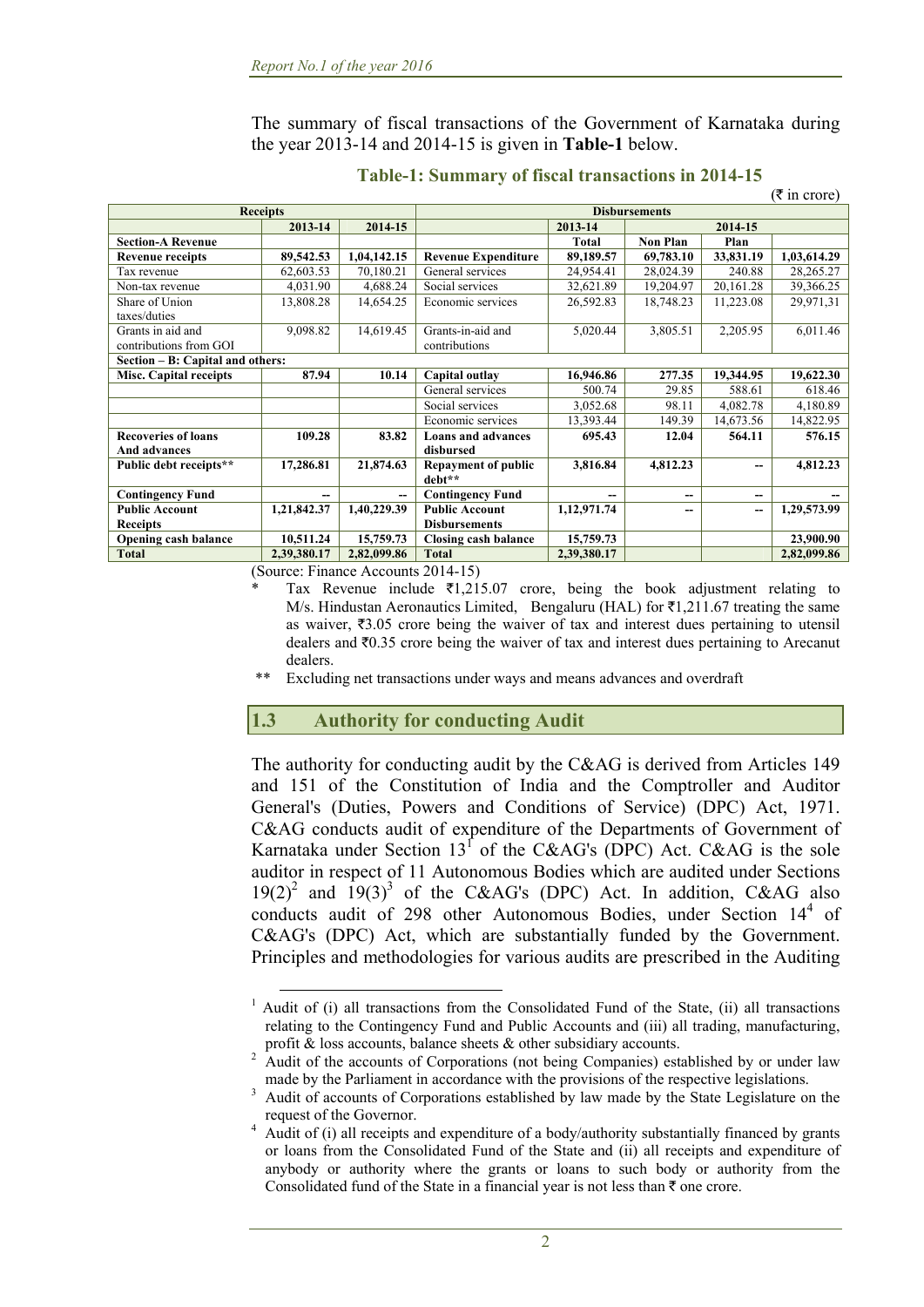Standards and the Regulations on Audit and Accounts, 2007 issued by the C&AG.

#### **1.4 Organisational structure of the Office of the Principal Accountant General (G&SSA), Karnataka, Bengaluru**

Under the directions of the C&AG, the Office of the Principal Accountant General (General & Social Sector Audit), Karnataka, Bengaluru conducts the audit of Government Departments/Offices/Autonomous Bodies/Institutions under the General and Social Sector which are spread all over the State. The Principal Accountant General (General & Social Sector Audit) is assisted by three Group Officers and various subordinate officers.

## **1.5 Planning and conduct of Audit**

Audit process starts with the assessment of risks faced by various Departments of Government based on expenditure incurred, criticality/complexity of activities, level of delegated financial powers, assessment of overall internal controls and concerns of stakeholders. Previous audit findings are also considered in this exercise. Based on this risk assessment, the frequency and extent of audit are decided.

After completion of audit of each unit, Inspection Reports containing audit findings are issued to the heads of the Departments. The Departments are requested to furnish replies to the audit findings within one month of receipt of the Inspection Reports. Whenever replies are received, audit findings are either settled or further action for compliance is advised. The important audit observations arising out of these Inspection Reports are processed for inclusion in the Audit Reports, which are submitted to the Governor of State under Article 151 of the Constitution of India for being laid on the table of the State Legislature.

During 2014-15, in the General & Social Sector Audit Wing, 6,700 party days were used to carry out audit of 457 units and to conduct two performance audits and one information system audit.

## **1.6 Significant audit observations**

In the last few years, Audit has reported on several significant deficiencies in implementation of various programmes/activities through performance audits, as well as on the quality of internal controls in selected Departments which impact the success of programmes and functioning of the Departments. Similarly, the deficiencies noticed during compliance audit of the Government Departments/Organisations were also reported upon.

## *1.6.1 Performance audits of programmes/activities/Departments*

The present report contains two performance audits. The highlights are given in the following paragraphs: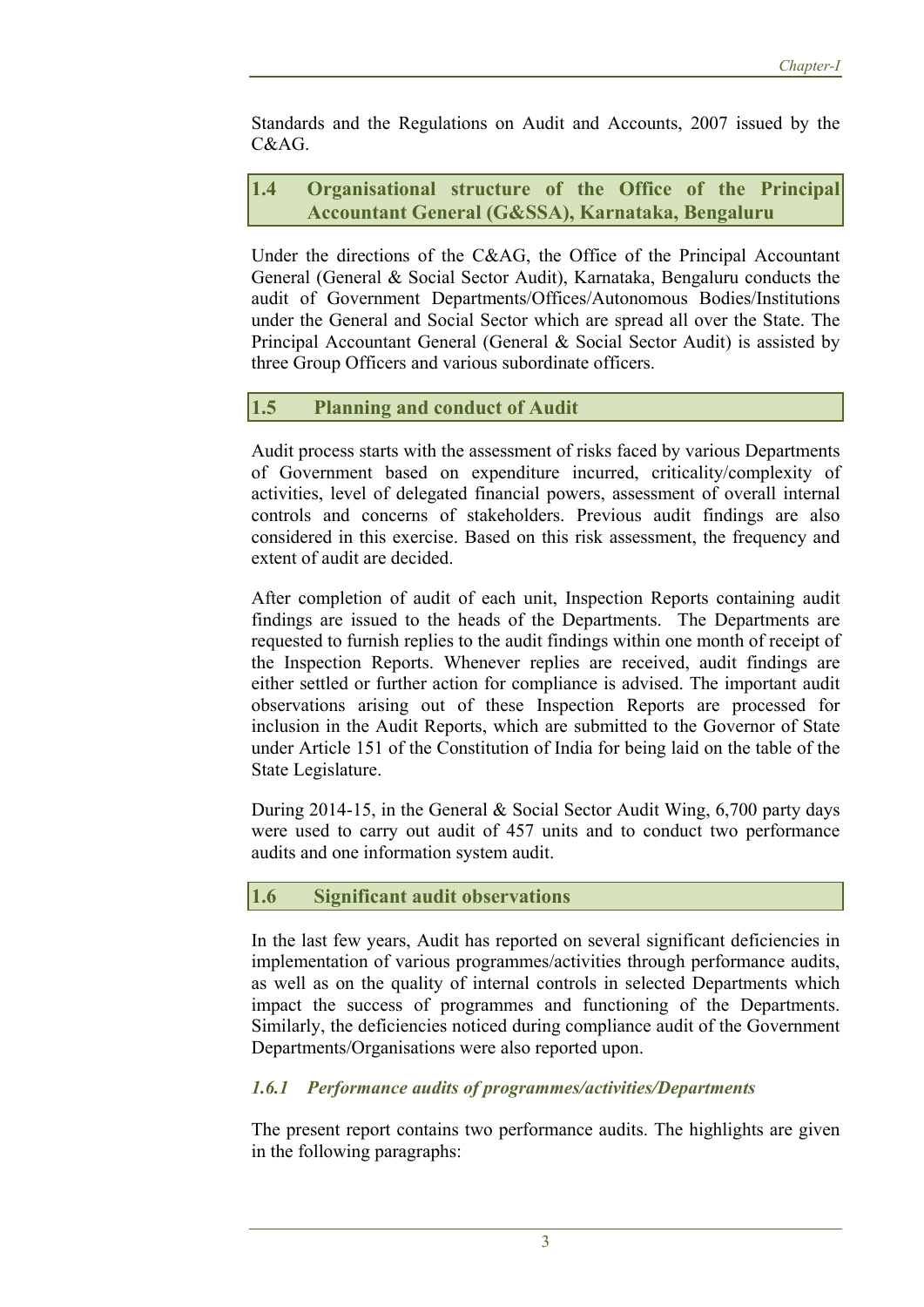## *1.6.1.1 Health care facilities in State Sector Hospitals including Autonomous and Teaching Hospitals*

Healthcare facilities in the State are provided through a three tier system *viz*., primary, secondary and tertiary level of healthcare. A performance audit of the 'Healthcare facilities in the State Sector Hospitals including Autonomous and Teaching Hospitals' under the Secondary and Tertiary level of healthcare was conducted covering the period 2010-15. There were inadequacies in creation of infrastructure as well as in providing healthcare services in terms of availability of services as well as quality care which is brought out below:

- $\triangleright$  Out of 113 taluk hospitals, which were upgraded as 100 bedded hospitals in 2006-07, only 63 were functional with the bed strength of 100 and the remaining 50 continued to function with bed strength less than 100.
- $\triangleright$  In the 28 test-checked hospitals we observed that most of the hospitals had not obtained statutory compliance from the fire authorities; Atomic Energy Regulation Board for X-ray and CT scan units; State Pollution Control Board for biomedical waste management; excise permit for storing spirit and license for blood bank /authorisation for storage of blood *etc*.
- Seventy five *per cent* of hospitals had less sanctioned strength than that prescribed under the IPHS guidelines with regard to specialists, staff nurses and laboratory technicians which hampered health services.
- While 50 *per cent* of the General/District Hospitals did not have services of General Medicine as well as Ophthalmology; General Surgery, Obstetrics & Gynaecology and Paediatrics services were not available in 35, 21 and 41 *per cent* of the General/District Hospitals respectively.
- $\triangleright$  In some of the hospitals test-checked, though equipment *viz*., Scanners, X-ray machines, Treadmill, Echocardiogram, *etc*., were available, but due to shortage of technicians, the equipment remained unutilised.
- Sixty eight *per cent* of the hospitals test-checked had not got their laboratory results validated through external laboratories.
- $\triangleright$  Insufficient equipment in Intensive Care Units and Operation Theatres affected the quality of vital health services.
- $\triangleright$  There were shortcomings in support services under laundry and disposal of medical waste in terms of providing adequate laundry facilities and regular disposal of biomedical waste.
- $\triangleright$  Special initiatives taken by Government to create/establish Burns Wards and Trauma care centres were not functioning effectively due to inadequate release of funds as well as lack of manpower.

**(Paragraph 2.1)** 

# *1.6.1.2 Engineering Education in Karnataka*

Engineering Education in the State is available in 216 Engineering Colleges affiliated to Visvesvaraya Technological University (VTU)/Bangalore University which included National Institute of Technology, Suratkal and colleges under deemed universities. It is under the administrative control of the Department of Higher Education and a range of other organisations also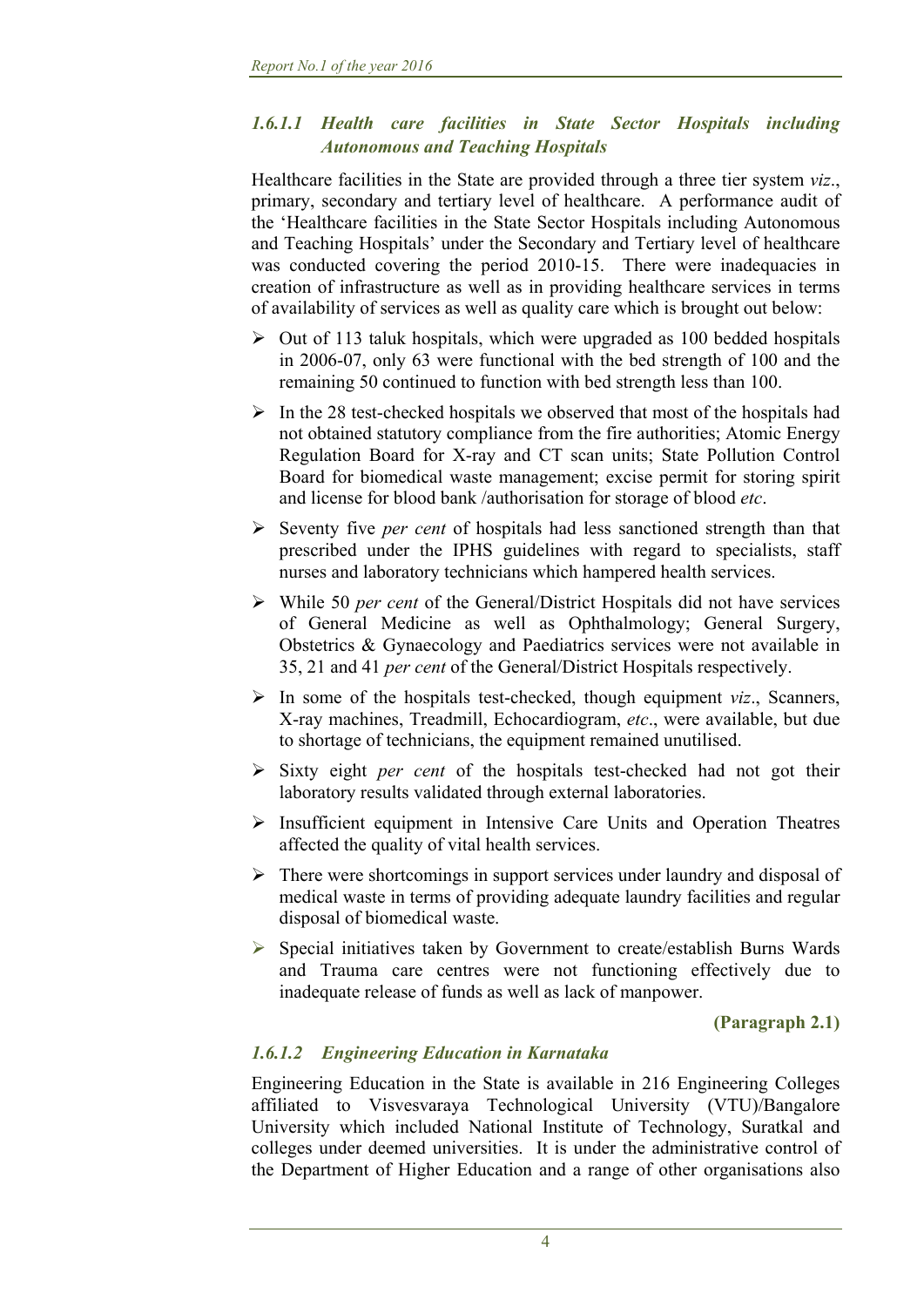play a role in engineering education. A performance audit of 'Engineering Education in Karnataka' during 2010-15 showed the following:

- Majority of engineering colleges opened in the State were mainly concentrated in Bengaluru which led to regional disparity and there was no engineering college in Koppal district though approved by Government in 2011. Thus, expansion of engineering colleges continued without addressing the issues of regional imbalance.
- $\triangleright$  There was a declining trend in the enrolment of SC/ST students, differently-abled students, students from kannada medium and rural area to the engineering stream.
- Affiliation procedure was not completed prior to the commencement of admission of students to the college seeking affiliation, which ranged between 26 and 155 colleges during the period 2011-15.
- $\triangleright$  Since permanent affiliation was not mandatory, only 48 out of 162 colleges had permanent affiliation for their courses.
- $\triangleright$  Recommendations of VTU with respect to intake capacity were overruled by Government, resulting in large scale vacant seats which rendered the affiliation process a mere formality.
- Though accreditation was mandatory, VTU as well as many of its affiliated colleges were yet to secure accreditation from National Assessment and Accreditation Council as well as National Board of Accreditation. This indicated that the quality of education being imparted by VTU as well as engineering colleges was not of requisite standards required for the above accreditations.
- Marks were changed in over 90 *per cent* of answer papers for which reevaluation was sought, which was indicative of poor quality of evaluation.
- VTU did not ensure continuous support to e-Vidya, EDUSAT in the elearning projects initiated by it which rendered the projects unproductive.
- VTU had failed to ensure minimum standards prescribed by AICTE in respect of colleges affiliated to it as the colleges had deficiencies in teaching faculty, library, laboratory facilities, *etc*., which indicated poor monitoring by the VTU.
- $\triangleright$  VTU had failed to receive recognition from UGC even after 17 years of its existence as it had not met minimum standards required for recognition. Hence, it did not act as a good role model for the institutions affiliated to it.

**(Paragraph 2.2)** 

# *1.6.2 Information Systems audit*

The present report contains one Information Systems audit and the significant audit findings are given below.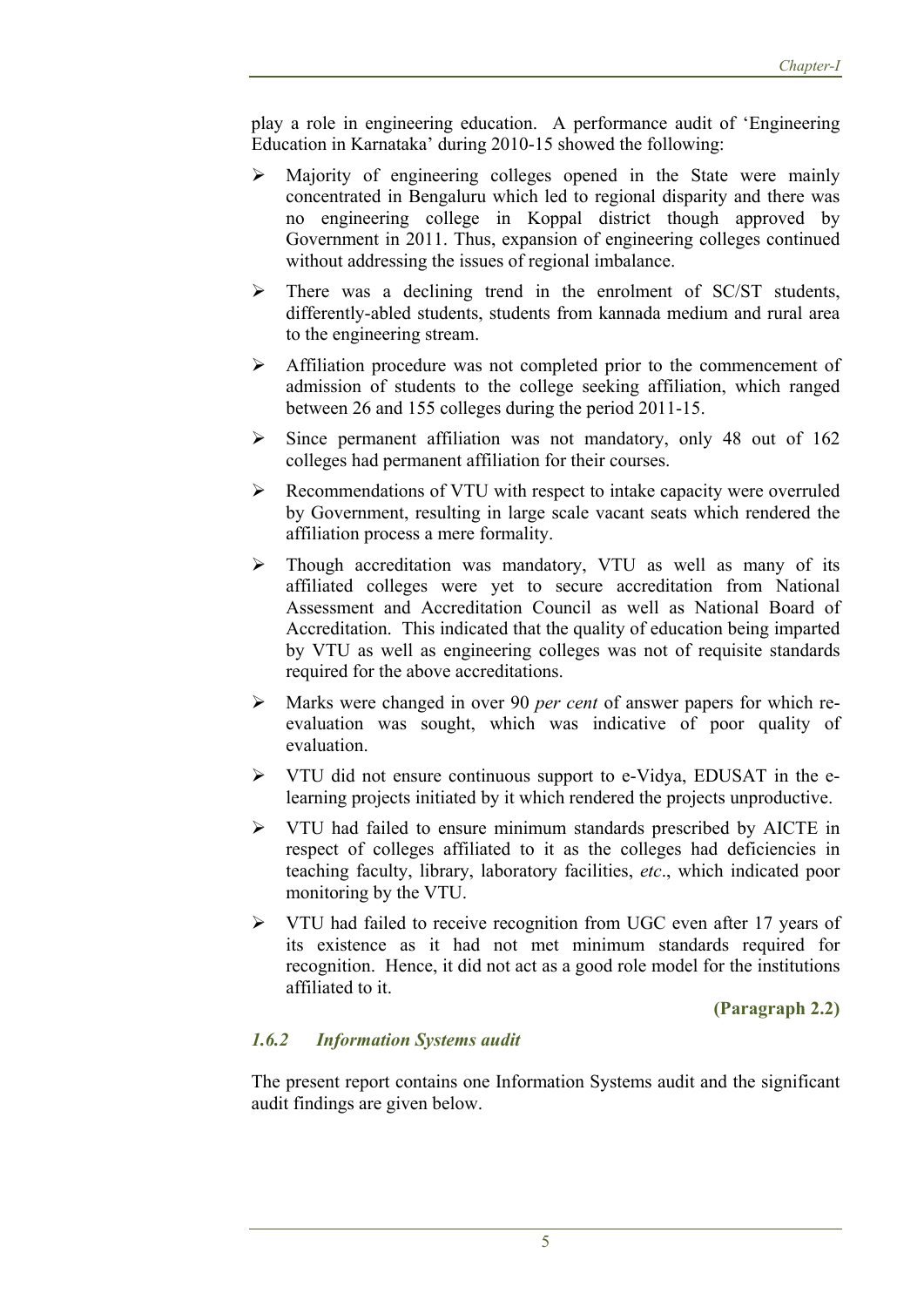## *1.6.2.1 e-Procurement*

Delay and poor implementation led to the government not deriving full benefit of the unified e-Procurement solution. The off-the-shelf e-Procurement application was not adequately customised to suit the specific user requirements and KTPP provisions. Opportunities for using IT for improving efficiencies has not been utilised fully. Inadequate testing had led to incomplete supplier history, incorrect management information system reports. The application suffered from four out of the Top Ten security vulnerabilities.

Although the Government had intended to implement an end-to-end procurement solution with benefits of transparency and smart governance, the e-Procurement portal had no information about contracts concluded, works in progress, works completed, goods supplies done, expenditure progress, abandoned works, letters of intent and works yet to be started. Thus, the project failed in achieving its intended benefits of transparency and smart governance, leading to a situation where the envisaged end-to-end procurement solution for Government of Karnataka was used only as a tender processing website even after eight years of its implementation.

**(Paragraph 3.1)** 

## *1.6.3 Compliance audit*

Audit has also reported on several significant deficiencies in critical areas which impact the effective functioning of the Government Departments/ Organisations. Some significant audit findings are as under:

#### *1.6.3.1 Follow up audit on Internal Control System in Department of Prisons*

After discussing the Report of the Comptroller and Auditor General of India (Civil) for the year ended 31 March 2004, the Public Accounts Committee had given detailed recommendations (December 2009) in its Fifth Report. Even though more than five years have elapsed, the current audit findings indicate that though the Government had taken certain initiatives to implement the recommendations of the Public Accounts Committee, the measures taken were inadequate and much more action needs to be taken to ensure that the internal control systems in the Prisons are made effective.

With a view to ensure more effective implementation, Government needs to update and revise the Karnataka Prisons Manual, 1978, to keep it valid for all times; issue detailed guidelines for the upkeep and usage of the sophisticated electronic equipment purchased and ensure their effective use; ensure strict adherence to the guidelines for checking of prohibited articles and ensure that equipment such as CCTV cameras and jammers are maintained properly to ensure proper functioning. There is need to encourage the usage of Video Conferencing facilities with regard to producing undertrials before courts, maximise the benefits from Lok Adalats, and also provide adequate medical services/counselling by ensuring availability of adequate numbers of doctors, counsellors *etc*.

**(Paragraph 4.1)**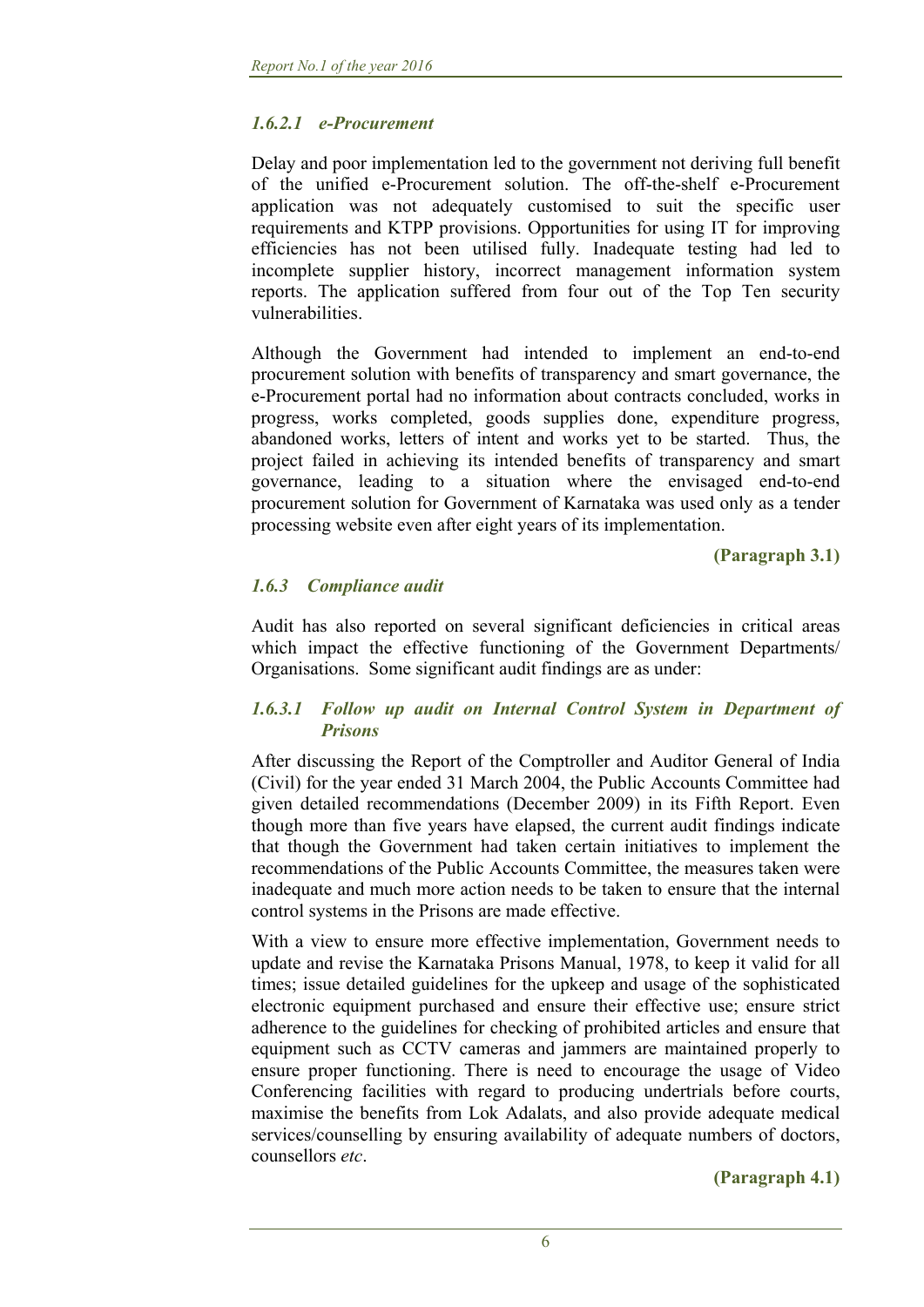## *1.6.3.2 Implementation of Juvenile Justice Act, 2000*

The objective of the Juvenile Justice Act (JJ Act) is to protect children and bring about improvements in their condition. However the way this act is being implemented gives rise to serious concerns. The first requirement for effective implementation is to first identify children at risk and who are living in difficult circumstances, so that timely care and protection may be given, and hence identification of such children through a need based assessment survey is essential. It was, however, observed that out of 30 districts in Karnataka, such a survey had not been carried out in nine districts, and in 21 districts, the survey though carried out was still pending approval and hence not finalised. In the absence of a reliable database, the number of children who require care and protection could not be ascertained.

There was also inordinate delay in the clearance of the cases referred to the Juvenile Justice Board as well as Child Welfare Committees, which resulted in huge pendencies. Many CCIs continued to run without registration which was mandatory. Further, 103 CCIs whose registration had been rejected by the Department of Women and Child Development, for not complying with standards continued to operate, indicating lack of Government control.

While, the JJ Act stipulated for separate homes for Juvenile delinquents and children who required care and protection, in some of the test-checked CCIs, it was observed that both were put up in the same place, which was in violation of the Act. Most of the CCIs also failed to provide the minimum standard of care in terms of physical infrastructure, sanitation and hygiene, medicinal care, education *etc*., as required under JJ Rules, 2010. Except for one paramedical staff available, services of doctor, counsellor and house mother/father were not provided in a Special Home in Ballari which housed 50 mentally retarded children.

The non-functioning of the State Advisory Board and Management Committee and lack of inspection by District Inspection Committee also contributed to poor monitoring and effective implementation, which contributed to the deficiencies in implementation of the JJ Act.

In view of these serious deficiencies, Governments needs to review the current way the act is being implemented so as to enable it to effectively deal with its deficiencies and ensure that the children who require and deserve care and protection are truly provided the same.

**(Paragraph 4.2)** 

#### *1.6.3.3 Investments made by the Bangalore Development Authority in Mutual Funds*

A special audit was conducted on the investments made by the Bangalore Development Authority (BDA) in mutual funds during the period 1999-2014. The highlights of the special audit are given below:

BDA had no investment policy to manage its surplus funds. An investment committee constituted had no guidelines to work with. The three Finance Members during the period 1999-2014 had violated all principles of financial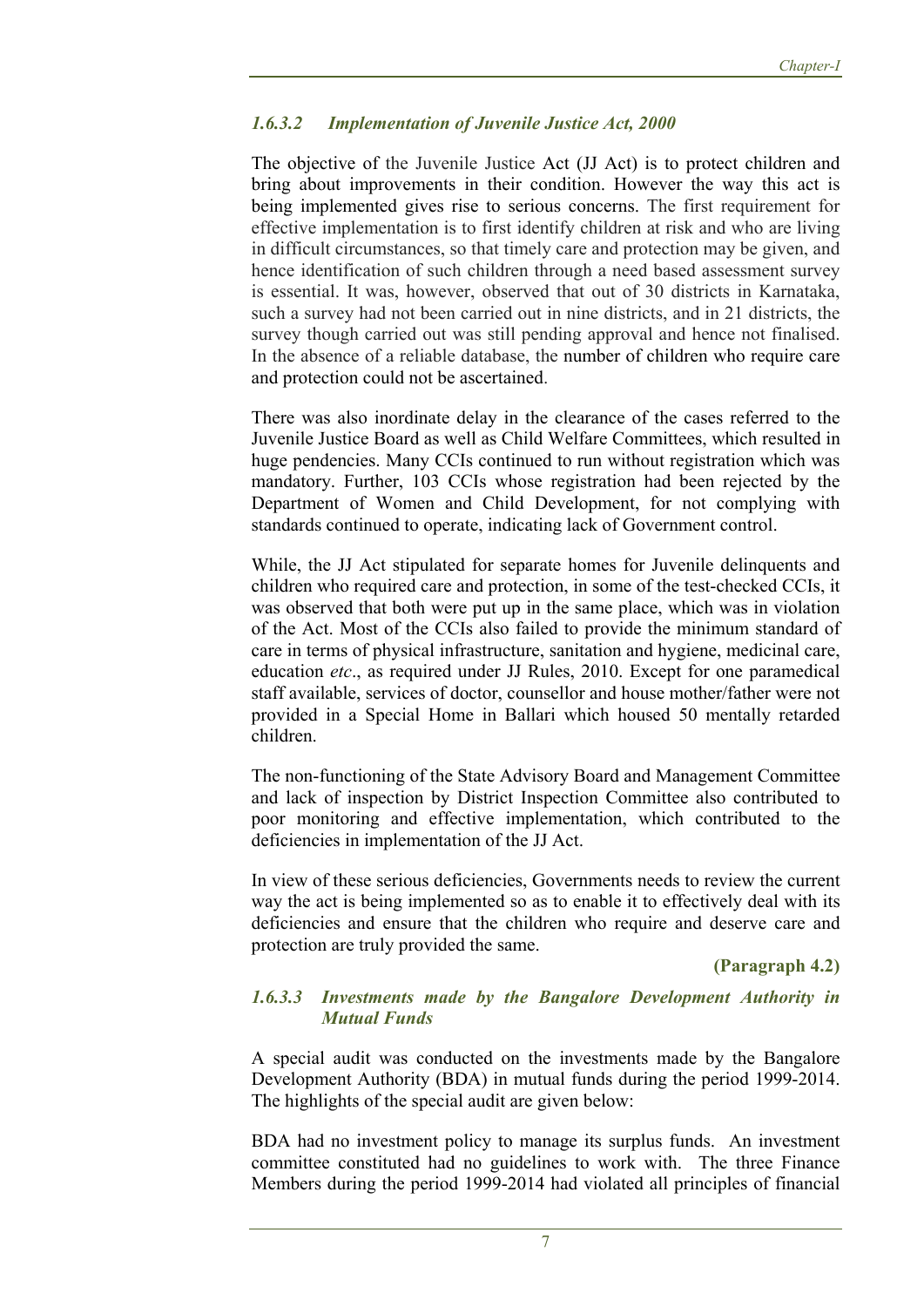propriety, failed to maintain financial records as per the provisions of Karnataka Financial Code and to conduct internal audit, and also did not ensure proper checks and balances through segregation of duties of staff in the finance wing. The Second Division Clerk, banks and brokerage firms aided, abetted and participated in committing various financial irregularities.

The BDA's funds were diverted to Mutual Funds and transferred to other organisations by opening and operating unauthorised bank accounts, creation of fake Term Deposits, suppressing of facts, falsification of records, preparation of misleading financial statements and destroying the trail of all transactions.

The unauthorised transfer of funds for investment in Mutual Funds and also to other organisations that audit was able to track resulted in financial loss of  $\overline{205.85}$  crore to the BDA. The unauthorised transfer of funds aggregating ₹6.17 crore to BMRCL, Coffee Board and Karnataka Backward Classes Department Buildings Construction Society represented cases of misappropriation of BDA's funds.

 **(Paragraph 4.3)** 

# *1.6.3.4 Other audit observations*

Deficiencies in implementation of the scheme on 'Inclusive Education of the Disabled at the Secondary Stage' by the State Government and also disregarding of guidelines issued by the Ministry of Human Resource Development resulted in loss of central grants of  $\bar{\tau}$ 18.93 crore for the year 2009-11, and excess payment of  $\bar{\tau}$ 1.79 crore besides resulting in children and young persons with disabilities being deprived of the educational facilities which were envisaged for them.

## **(Paragraph 4.4)**

Purchase of commercial off-the-shelf package software 'Campus Resource Management' of a private software company by various medical institutions, without study of user specification or understanding of business needs, resulted in non-utilisation of software procured and also rendered the amount of  $\bar{\mathcal{F}}2.68$  crore invested on the software unproductive.

## **(Paragraph 4.5)**

Non-compliance to the guidelines issued by Ministry of Home Affairs with regard to utilisation of funds released to the State under the Scheme Modernisation of Police Forces resulted in loss of Central assistance of  $\overline{579.16}$ crore during 2013-15.

## **(Paragraph 4.6)**

Non-availing of exemption under the Income Tax Act, 1961 by the Karnataka Building and Other Construction Workers' Welfare Board resulted in avoidable payment of  $\overline{542.83}$  crore towards income tax and  $\overline{5}$  three crore towards penal interest.

**(Paragraph 4.9)**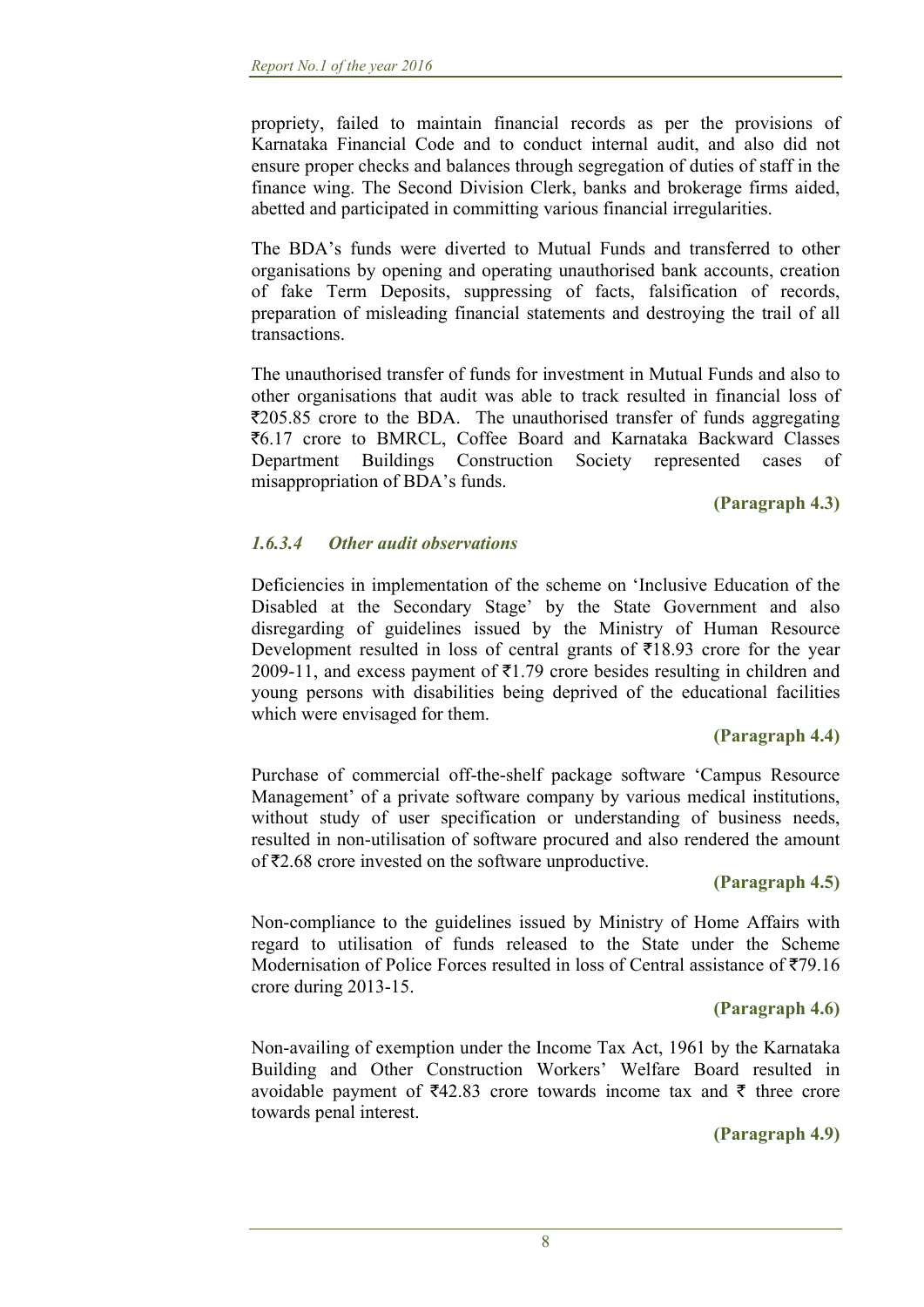The Bangalore Development Authority did not follow various procedures prescribed in the Bangalore Development Authority Act, 1976 for acquisition of land for developmental schemes. This resulted in utilisation of land without acquisition and also excess payment of compensation of  $\overline{546.93}$  crore.

#### **(Paragraph 4.12)**

Due to ambiguity in various clauses on price adjustment in the bid document of a project floated by the Karnataka Urban Water Supply and Drainage Board (Board), the Board could not operate the contract properly which led to extending undue benefit of  $\bar{\tau}$ 6.17 crore to the agency.

#### **(Paragraph 4.13)**

#### **1.7 Lack of responsiveness of Government to Audit**

## *1.7.1 Outstanding inspection reports*

The Hand Book of Instructions for Speedy Settlement of Audit Observations issued by the Finance Department in 2001 provides for prompt response by the Executive to the Inspection Reports (IRs) issued by the Accountant General (AG) to ensure rectificatory action in compliance with the prescribed rules and procedures and accountability for the deficiencies, lapses, *etc*., noticed during the inspections. The Heads of Offices and next higher authorities are required to comply with the observations contained in the IRs, rectify the defects and omissions promptly and report their compliance to the AG, who forwards a half yearly report of pending IRs to the Secretaries of the Departments to facilitate monitoring of the audit observations.

As of 31 March 2015, 394 IRs (1994 paragraphs) were outstanding against the Higher Education Department. Year-wise details of IRs and paragraphs outstanding are detailed in **Appendix-1.1**.

A review of the pending IRs, issued upto March 2015 showed that the Heads of Offices had not sent even the initial replies in respect of 11 IRs containing 100 paragraphs issued between September 2014 to March 2015 though all IRs were required to be replied to within a period of one month from the date of their receipt.

## *1.7.2 Response of Departments to the draft paragraphs*

The Draft paragraphs and Performance audit reports were forwarded demi-officially to the Principal Secretaries/Secretaries of the Departments concerned between June and October 2015 to send their responses within six weeks. Government replies have been received for both the Performance Audits, Information Systems audit and 10 out of 12 paragraphs featured in this Report. The replies, wherever received, have been suitably incorporated in the Report.